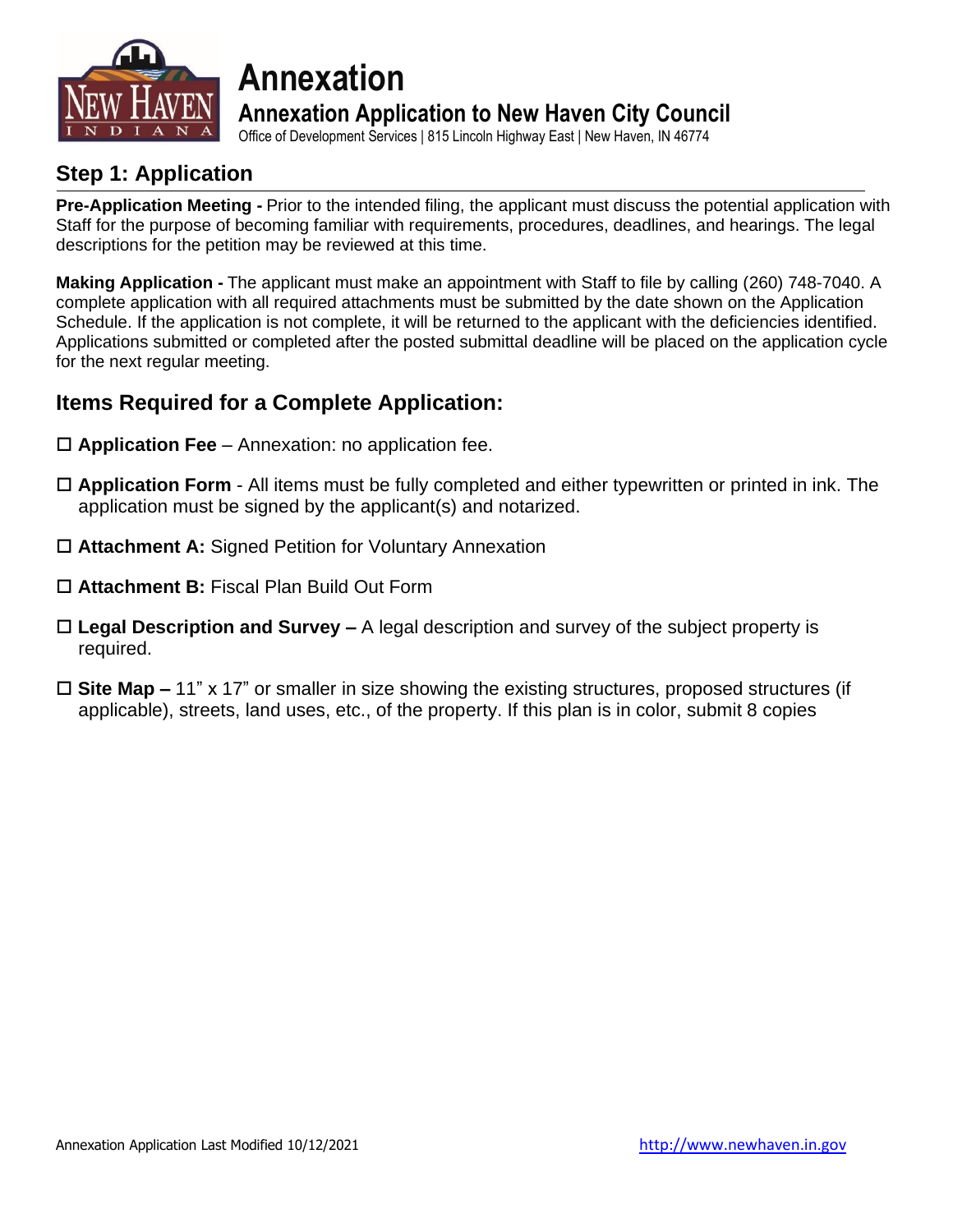#### *Public Hearing*

The Council shall follow its adopted Rules of Procedures for the hearing, a copy of which available at the Planning Office. Public Hearings of the City Council are generally held on the first Tuesday of each month in the Common Council Chambers at the New Haven City Administration Building, 815 Lincoln Highway East, New Haven, Indiana 46774.

When your request comes up on the agenda, you must present your request to the Council. You may represent yourself or have a consultant or attorney represent you. You may use any evidence that will assist you in the presentation. If the members need additional information, they will ask questions regarding your request.

Upon conclusion of its public hearing, the Council will vote on your request. The Council may include commitments and conditions as part of its decision.

### **Step 3: Petition Information (Completed by Staff at the Time of Application)**

The Docket Number for this application is \_\_\_\_\_\_\_\_\_\_\_\_\_\_\_\_\_\_\_\_\_\_\_\_\_\_\_\_\_\_\_\_. Please use this number for referencing the request and when submitting additional information in the future.

This petition will be heard by the Council on \_\_\_\_\_\_\_\_\_\_\_\_\_\_\_\_\_\_\_\_\_\_\_\_\_\_\_\_. The meeting starts at 7:00 pm in the Common Council Chambers of the New Haven Administration Building, 815 Lincoln Highway East, New Haven, Indiana 46774.

### *What Happens Next?*

Should the Council approve the appeal, the petitioner is free to take any actions necessary in accordance with the established procedures of the City to use property in accordance with the city code as interpreted by the City Council.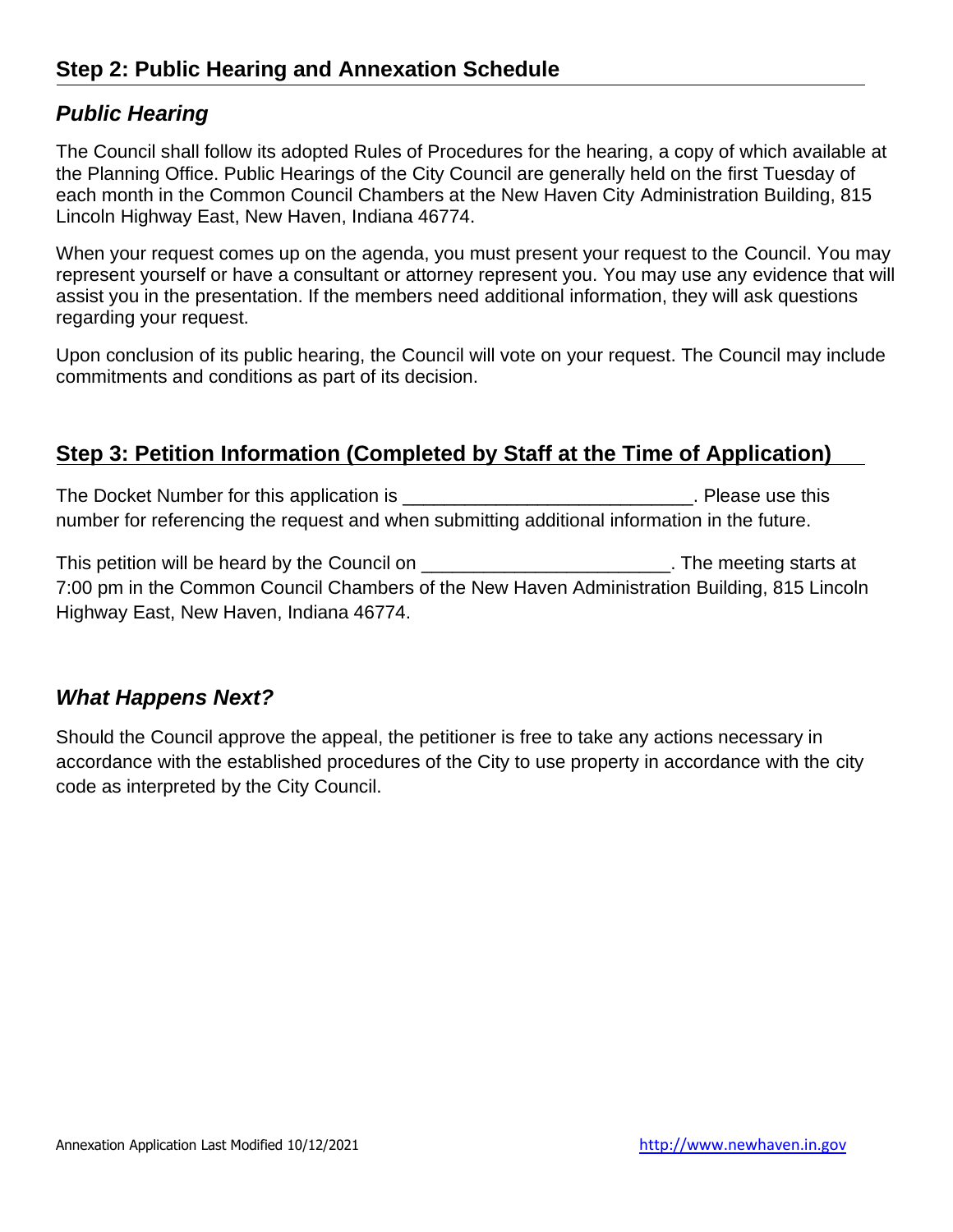

**Attachment A Signed Petition for Voluntary Annexation**

Department of Planning and Economic Development | 815 Lincoln Highway East | New Haven, IN 46774

## *Petition for Voluntary Annexation into the City of New Haven*

The undersigned (hereafter "Petitioner"), in support of this Petition for Annexation alleges:

1. That is the owner of the real estate legally described on the submitted site map attached hereto (hereafter "Real Estate").

2. That the Real Estate is contiguous to public highways and the public rights-of-way thereof (hereafter "Public Highway").

3. That the City Council of the City of New Haven, Indiana (hereafter "Council) has by ordinance defined the corporate boundaries of the City of New Haven, Indiana.

4. That more than one-eighth (1/8) of the aggregate external boundaries of the Real Estate coincides with the corporate boundaries of the City of New Haven, Indiana.

WHEREFORE, the Petitioner requests that the Council adopt an ordinance assigning the abovereferenced zoning classification and annexing the Real Estate, and the contiguous areas of the Public Highway, to the City of New Haven, Indiana.

Petitioner: \_\_\_\_\_\_\_\_\_\_\_\_\_\_\_\_\_\_\_\_\_\_\_\_\_\_\_\_\_\_\_\_\_\_

 $\mathsf{By:}$ Name: \_\_\_\_\_\_\_\_\_\_\_\_\_\_\_\_\_\_\_\_\_\_\_\_\_\_\_\_\_\_\_\_\_\_\_\_\_

 $\mathsf{Title:}\hspace{2em}$ 

**If the petitioner is not the property owner of the described Real Estate, the property owner must give consent by signing below:**

\_\_\_\_\_\_\_\_\_\_\_\_\_\_\_\_\_\_\_\_\_\_\_\_\_\_\_\_\_\_\_\_\_\_\_\_\_\_ \_\_\_\_\_\_\_\_\_\_\_\_\_\_\_\_\_\_\_\_\_\_\_\_\_\_\_\_\_\_\_\_\_\_\_\_\_\_

*Signatures of Property Owner(s)*

The above information, to my knowledge and belief, is true and correct.

|                                                       | SIGNATURE OF NOTARY PUBLIC |
|-------------------------------------------------------|----------------------------|
|                                                       | . SS:                      |
|                                                       |                            |
| Printed Name of Notary Public: Name of Notary Public: |                            |
| My Commission Expires: My Commission Expires:         |                            |
| Annexation Application Last Modified 10/12/2021       | http://www.newhaven.in.gov |